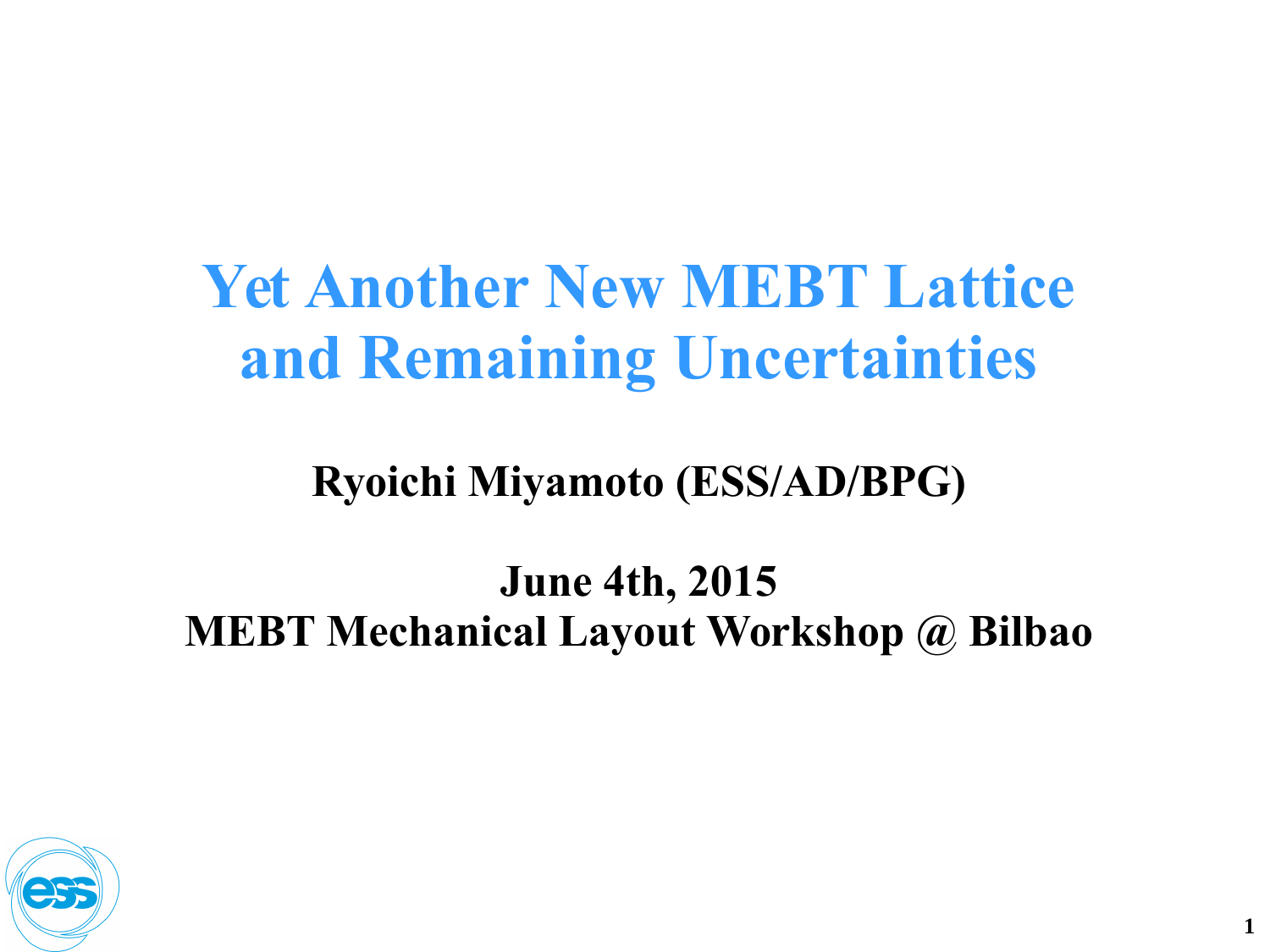### **Recent MEBT lattices and outline**

- Recent MEBT lattices
	- **2014.v1** (2014 baseline)
		- Chopper surrounded by a quad.
		- Misunderstanding in the chopper volt definition (4 kV for plate-to-beam-axis).
	- **2015.v0a** (presented at the Chopper Workshop in Jan)
		- Chopper and quad separated.
		- Proper chopper volt interpretation (plate-to-plate 5 kV).
	- **2015.v0b** (minor changes of 2014.v0a)
		- Reference for the Bilbao's integration.
	- **2015.v0c** (the current ESS version)
		- Implemented the Bilbao's integration work.
		- A few remaining uncertainties.
	- **2015.v1?** (next step)
		- Implement buncher and quad field maps.
		- $\bullet$  ...
- In this presentation...
	- Check basic beam properties of the new 2015.v0c lattice.
	- Remaining uncertainties and their potential impacts on the lattice.
		- Integration of EMU and diagnostics box.
		- Chopper parameters.

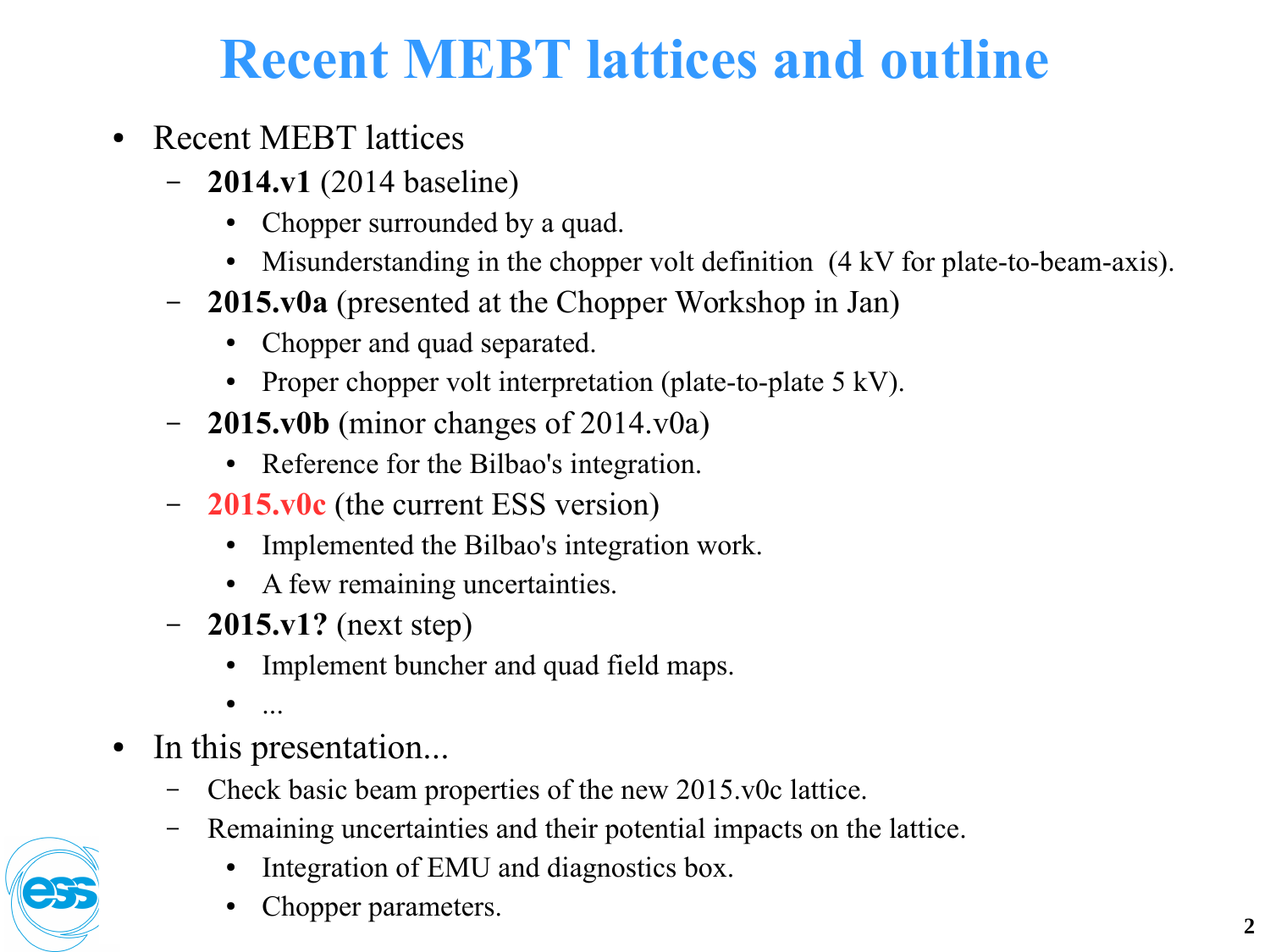# **Lengths of elements and spaces in 2015.v0c**

|                           | 2015.v0b         | Bilbao's excel v3  | 2015.v0c          |
|---------------------------|------------------|--------------------|-------------------|
| Quad                      | $100(10+80+10)$  | $100(6+88+6)$      | $100(6+4+80+4+6)$ |
| <b>Buncher</b>            | 190              | 180                | <b>180</b>        |
| <b>Chopper</b>            | $550(50+450+50)$ | $550(50+450+50)$   | $550(50+450+50)$  |
| Dump                      | $200(150+0+50)$  | 200                | $200(150+0+50)$   |
| <b>Initial drift</b>      | <b>150</b>       | $133(30+103)?$     | $150(72+35+43)$   |
| <b>Final drift</b>        | <b>100</b>       | $113(103+30)?$     | $100(43+35+22)$   |
| Quad-quad drift           | 100              | 100 (102.6 for WS) | <b>100</b>        |
| <b>Quad-buncher drift</b> | 30               | 41                 | 41                |
| Chopper-Q4 drift          | 30               | $\boldsymbol{0}$   | $\mathbf{0}$      |
| Q4-dump drift             | <b>120</b>       | 102.6              | <b>150</b>        |
| Diag box drift            | 350              | 350                | 350 (400, 450)    |

- Practically, the only change from  $2015$ .v0b to  $2015$ .v0c is in the quad-buncher space so the difference should be very small.
- From beam dynamics point of view, the initial drift certainly has some margin (a few cm ??) but the final drift is tighter. More about the interfaces from Aurélien?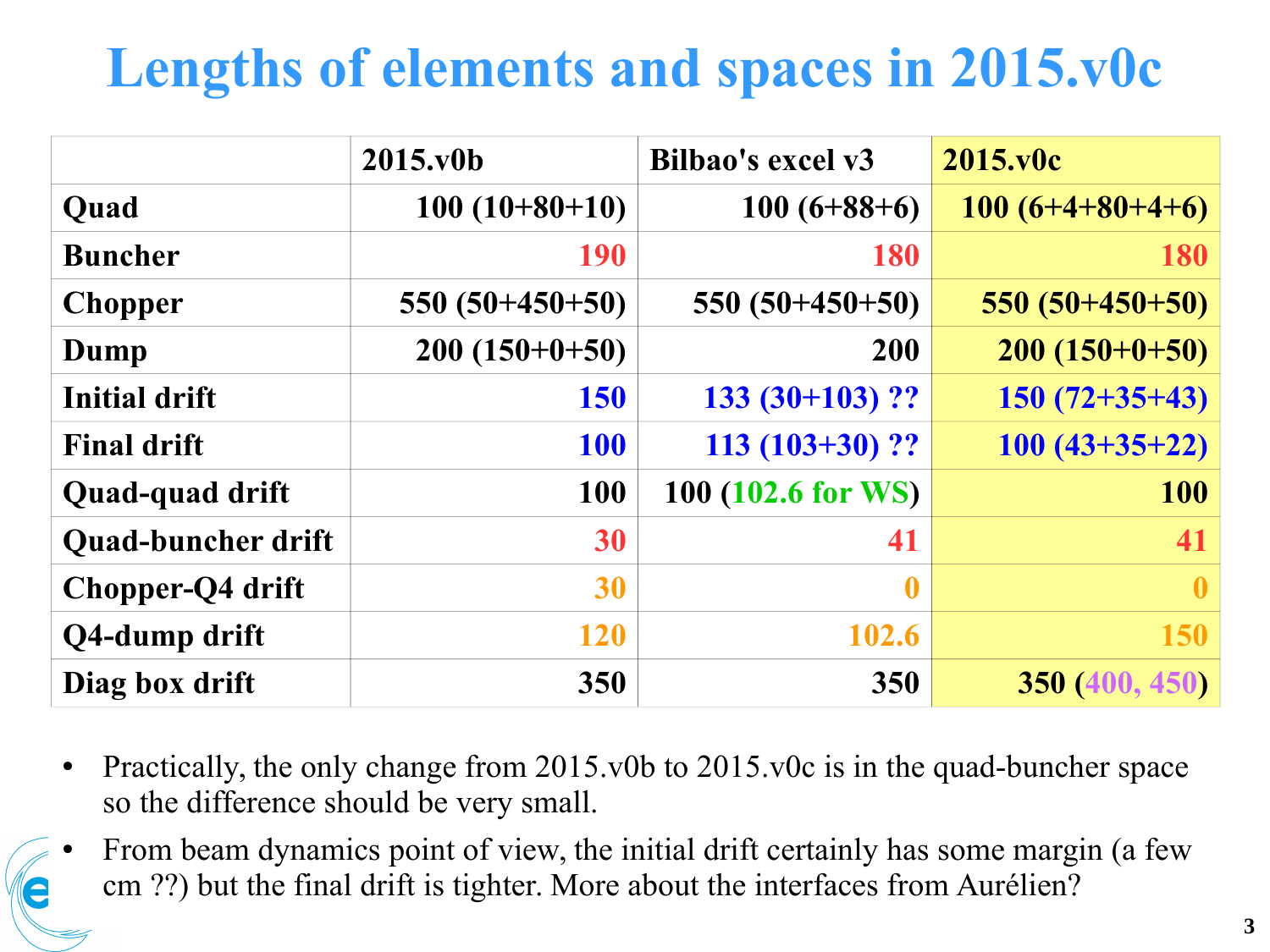#### **2015.v0b vs 2015.v0c: envelopes**



3σ envelopes. The two cases are almost identical and we can expect that so as beam quality.

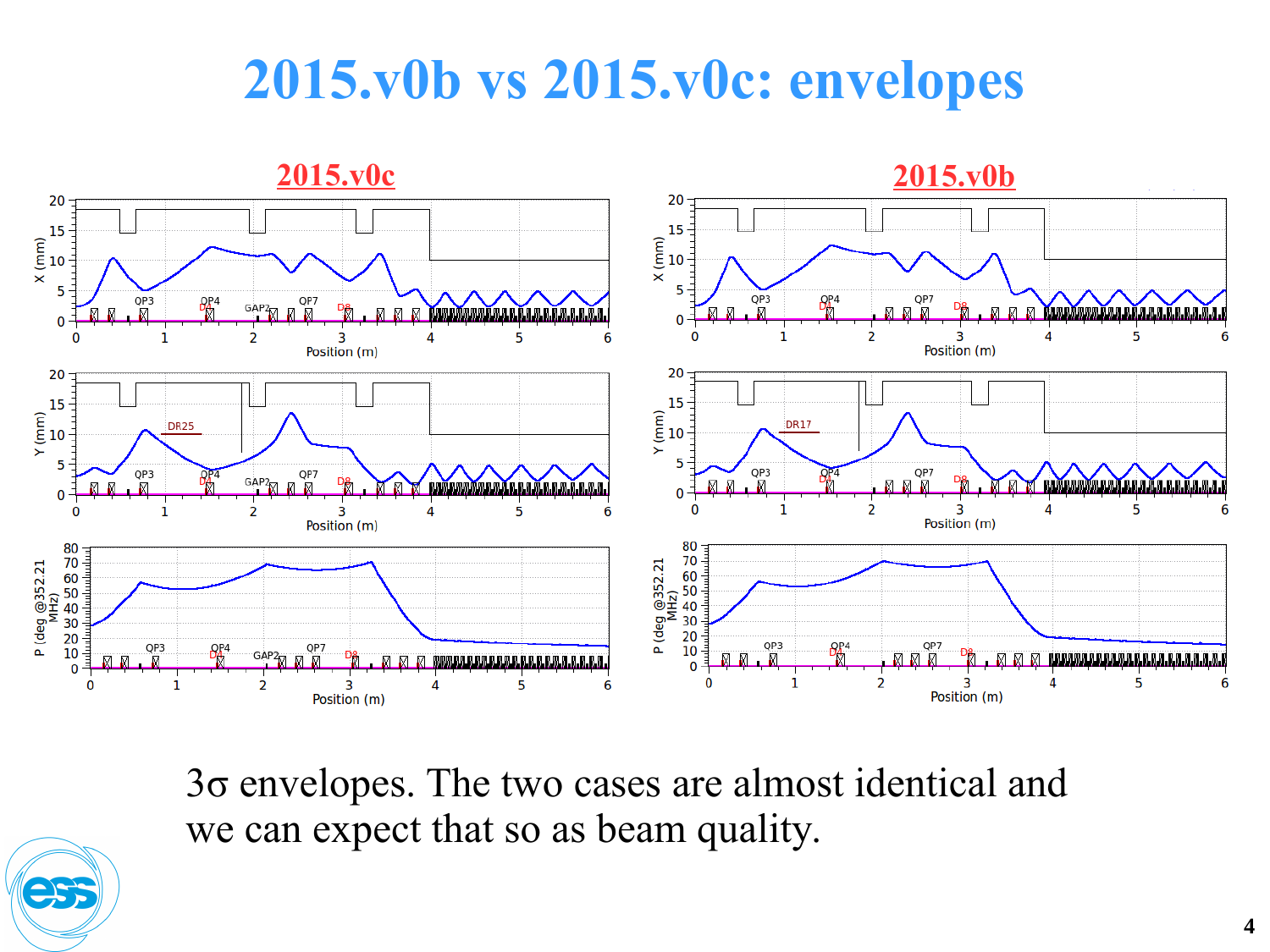#### **2015.v0b vs 2015.v0c: DTL output distributions**



 $\sim$ 1M macro-particles at the DTL exit. Again, the situation is like "Where's Wally".

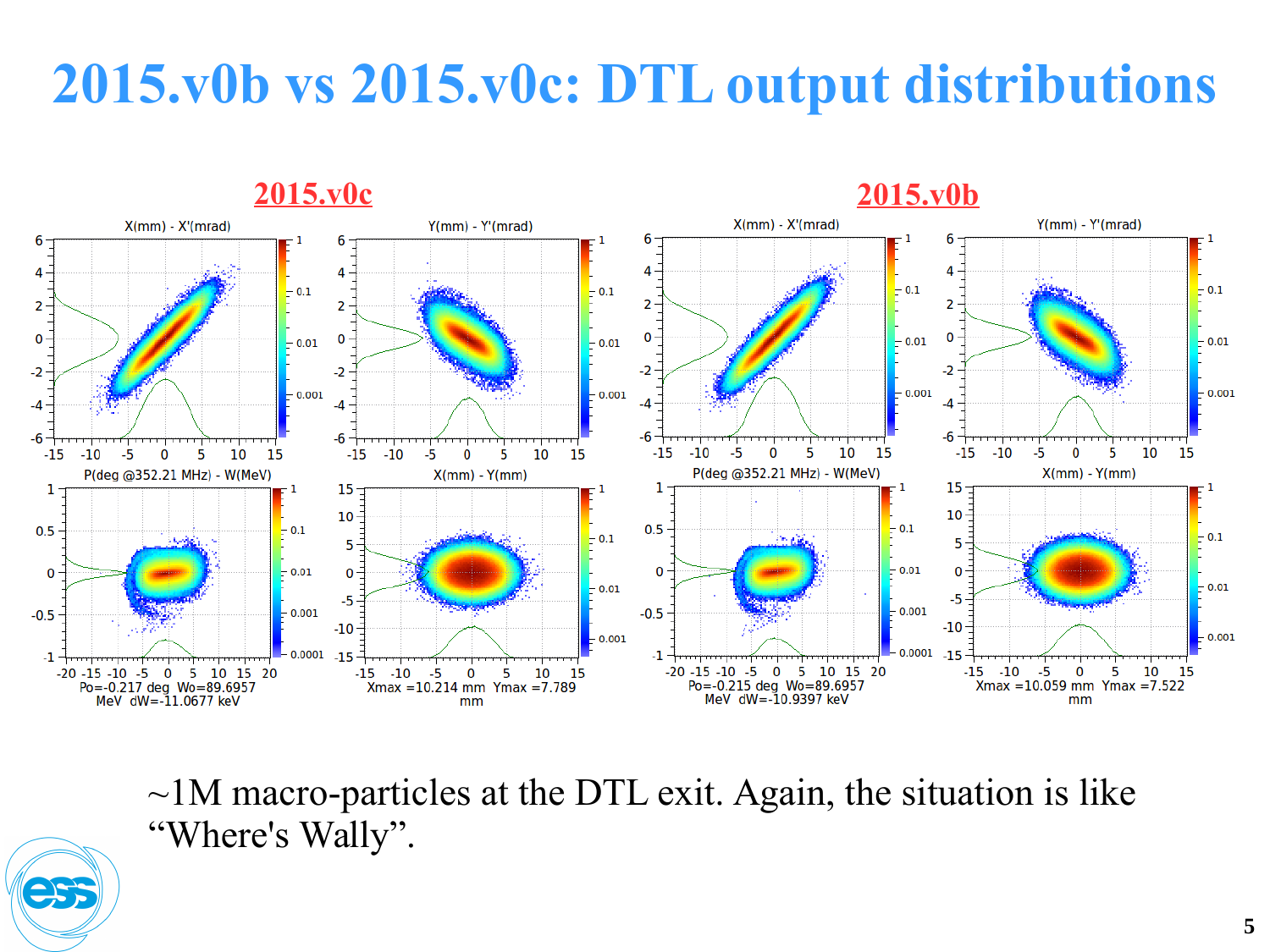#### **2015.v0b vs 2015.v0c: emittances and halo**



- Emittances and halos are also very very close for the two cases.
- Matching is done with the envelope so can be still improved in simulations.
- The new 2015.v0c is practically the same as 2015.v0b in terms of beam quality **so the Bilbao's integration v3 is surely fine (after extending the distance to the dump) from the point of view of beam dynamics.**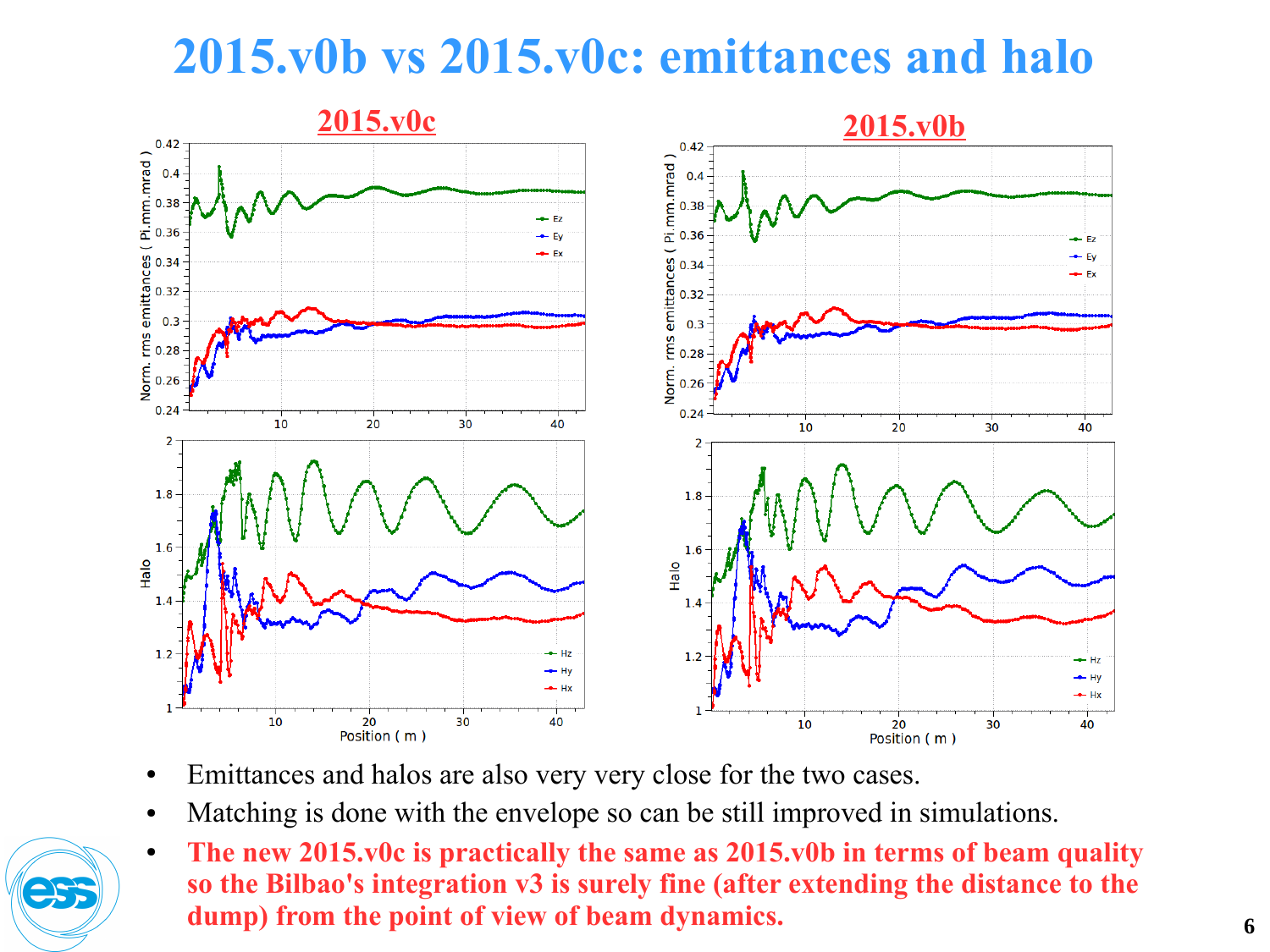#### **Remaining uncertainty (1): EMU and diag box layout**



- Constraints:
	- FC should be the last in the diag box. (For tuning/commissioning)
	- Slit-grid distance should be at least 350-400 mm.
	- $-$  BSM estimated  $\sim$ 150 mm.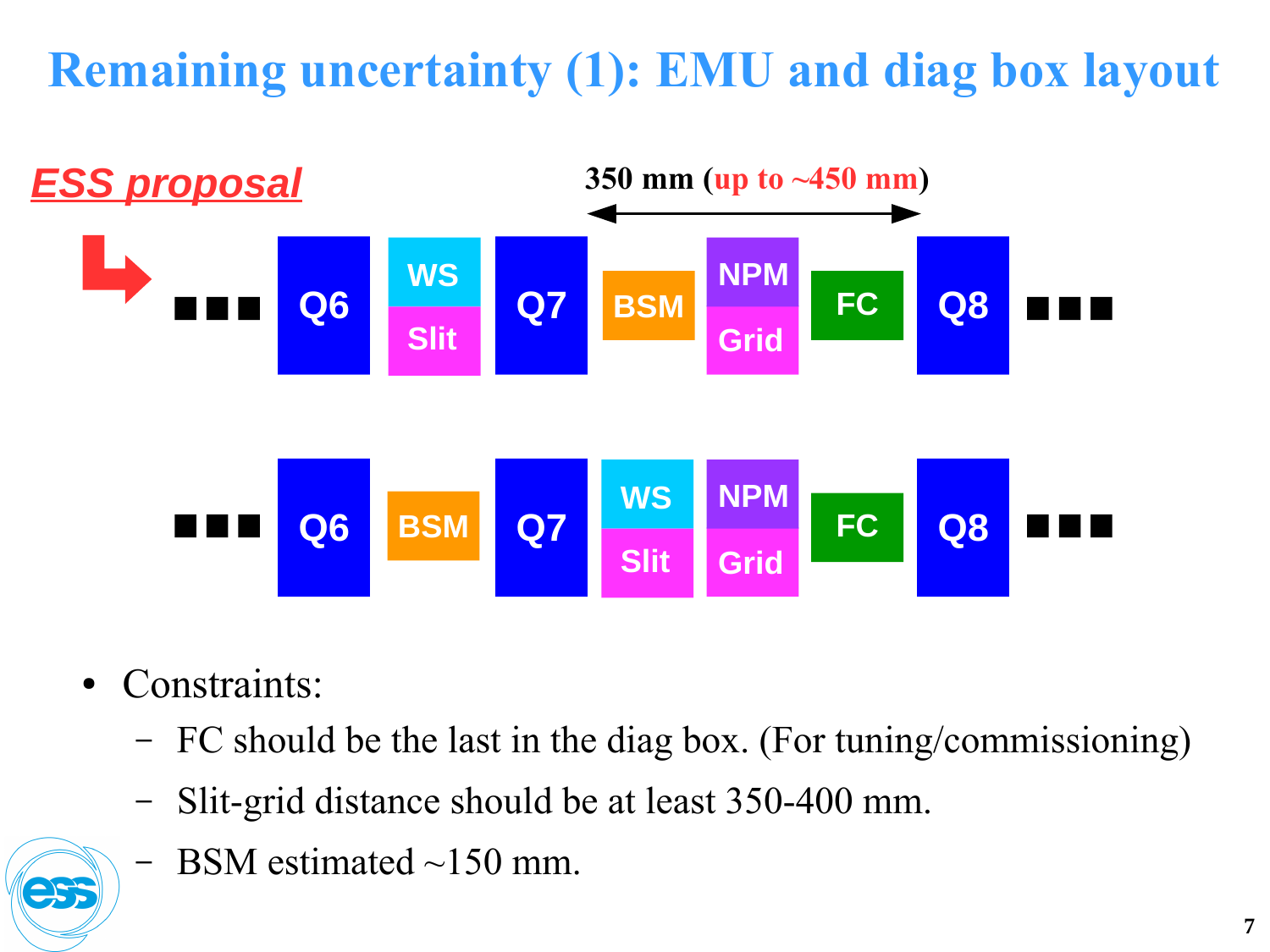## **450 mm for the diag box space: envelopes**



- In case 350 mm isn't enough to house BSM, Slit/NPM, and FC, I extended this part to 450 mm and see impact on the beam.
- I could maintain very similar patterns for all 3 planes. (But, the manual fine-tuning took a bit more effort.)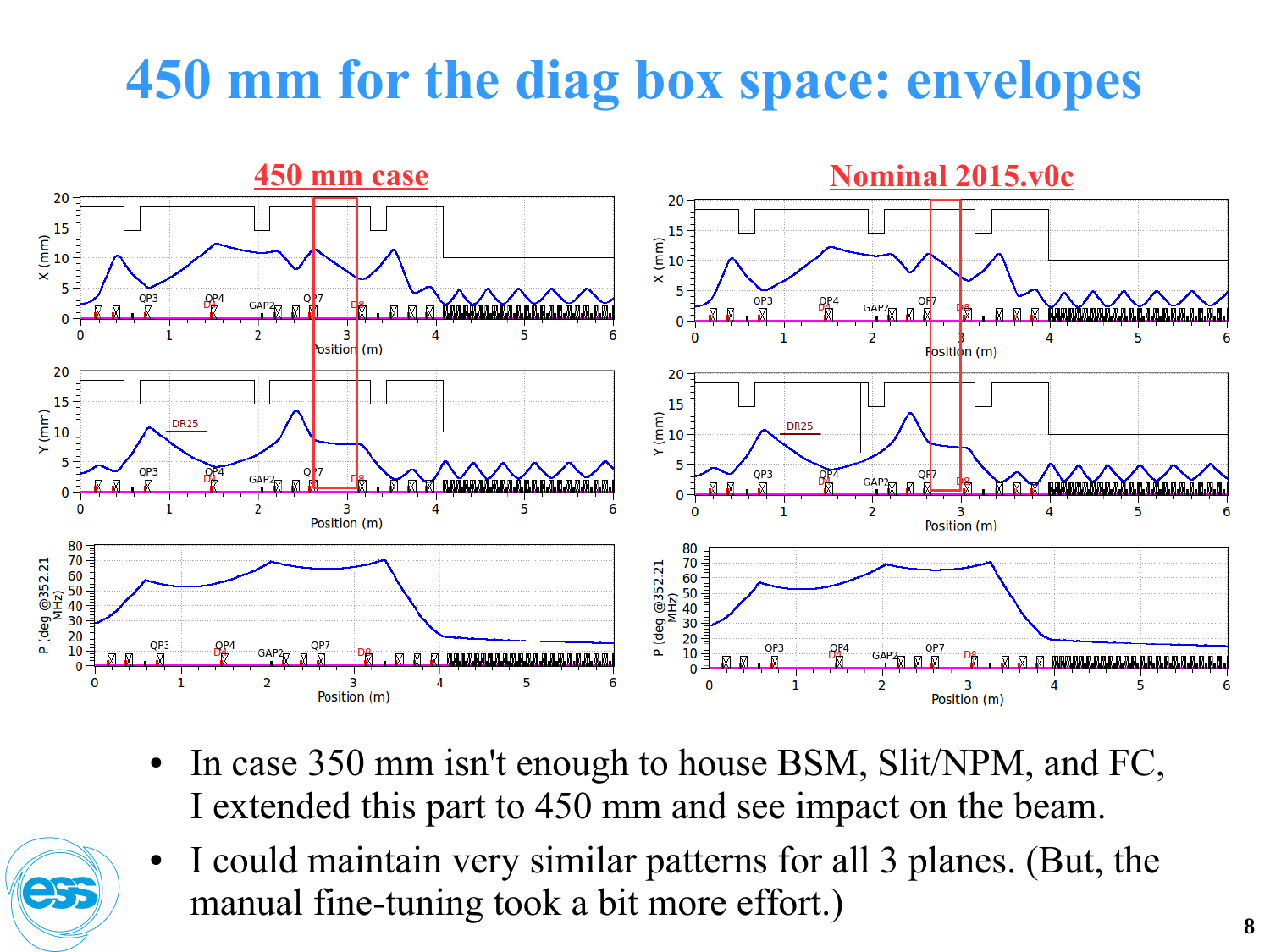#### **450 mm for the diag box space: emittance and halo**



- Emittances and halos are surprisingly similar.
	- **How much should we reserver now?**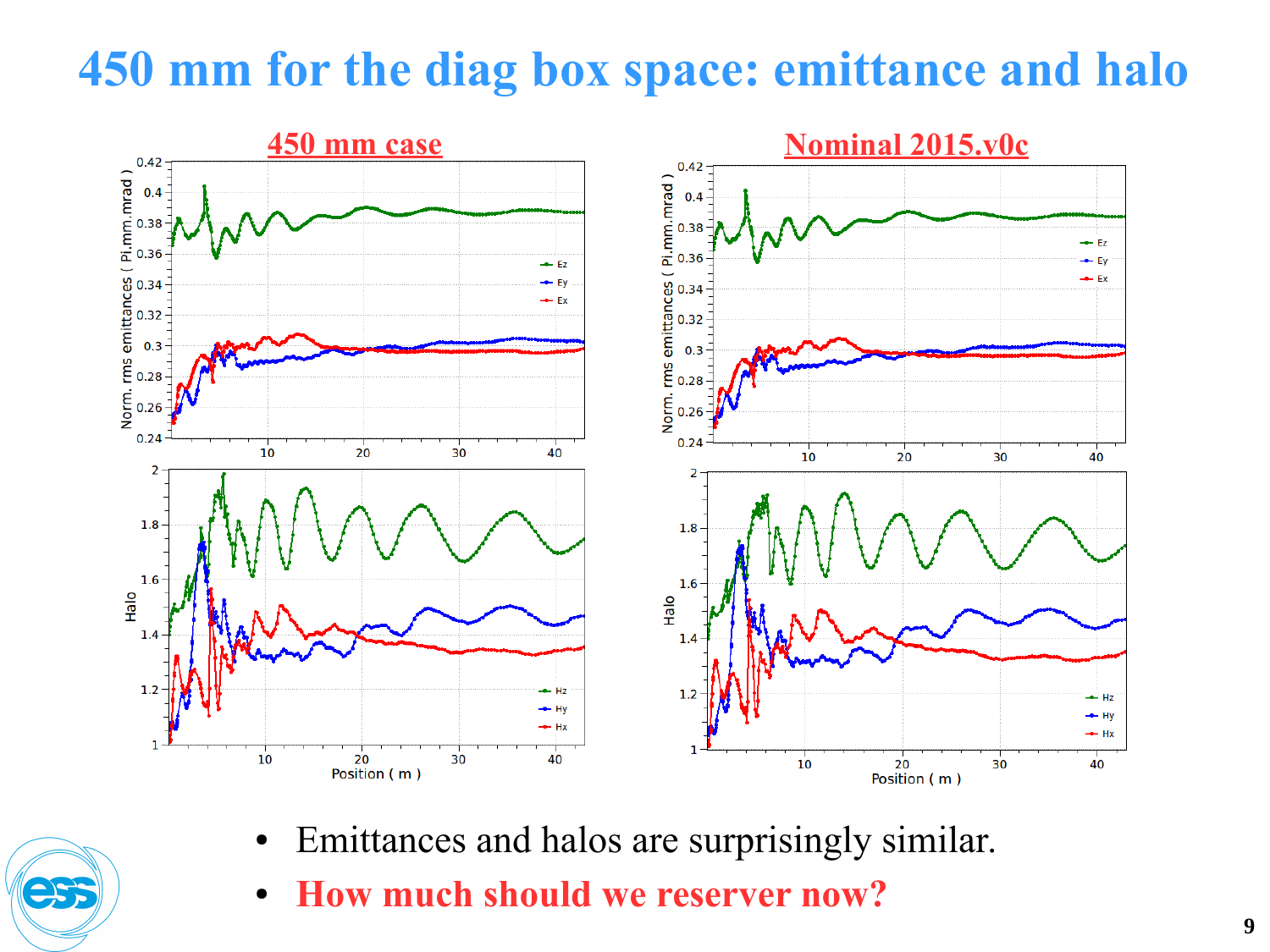#### **Remaining uncertainty (2): chopper parameters**

| <b>Voltage [kV]</b>                  | 5        | 4.5          |       |
|--------------------------------------|----------|--------------|-------|
| <b>Plate length [mm]</b>             | 450      | 450          | 450   |
| Dump opening [mm]                    |          | 7            | 6     |
| <b>Deflection</b> [mrad]             | 15.56    | <b>14.00</b> | 12.4  |
| Displacement at dump [mm]            | 13.1     | 11.8         | 10.5  |
| <b>Efficiency</b> [%]                | 99.95    | 99.58        | 99.60 |
| <b>Efficiency with 0.5 mm offset</b> | 99.87    | 99.16        | 99.20 |
| Loss in dump $[W]$                   | $\sim$ 1 |              |       |

- Efficiency requirement is 99%. (A part of the reason is to protect the following scraper. Could it be revised?)
- Empirical Eq for  $\sigma$  at the dump:  $(\Delta y 7 0.5) / 3.09$ . It is also empirically known that 13-14 mm displacement at the dump and  $\sim$ 1.8 mm  $\sigma$  at the dump makes the beam happy.
- Efficiency better than 99% achieved for 4.5 kV with no change  $\rightarrow$  margin is ~10%.
- $4 \text{ kV}$  case required a smaller dump opening and optics change  $\rightarrow$  worse beam quality.
- For the 4 kV case, extending the chopper-dump distance didn't help the beam quality **→ a soft limit to the lattice.**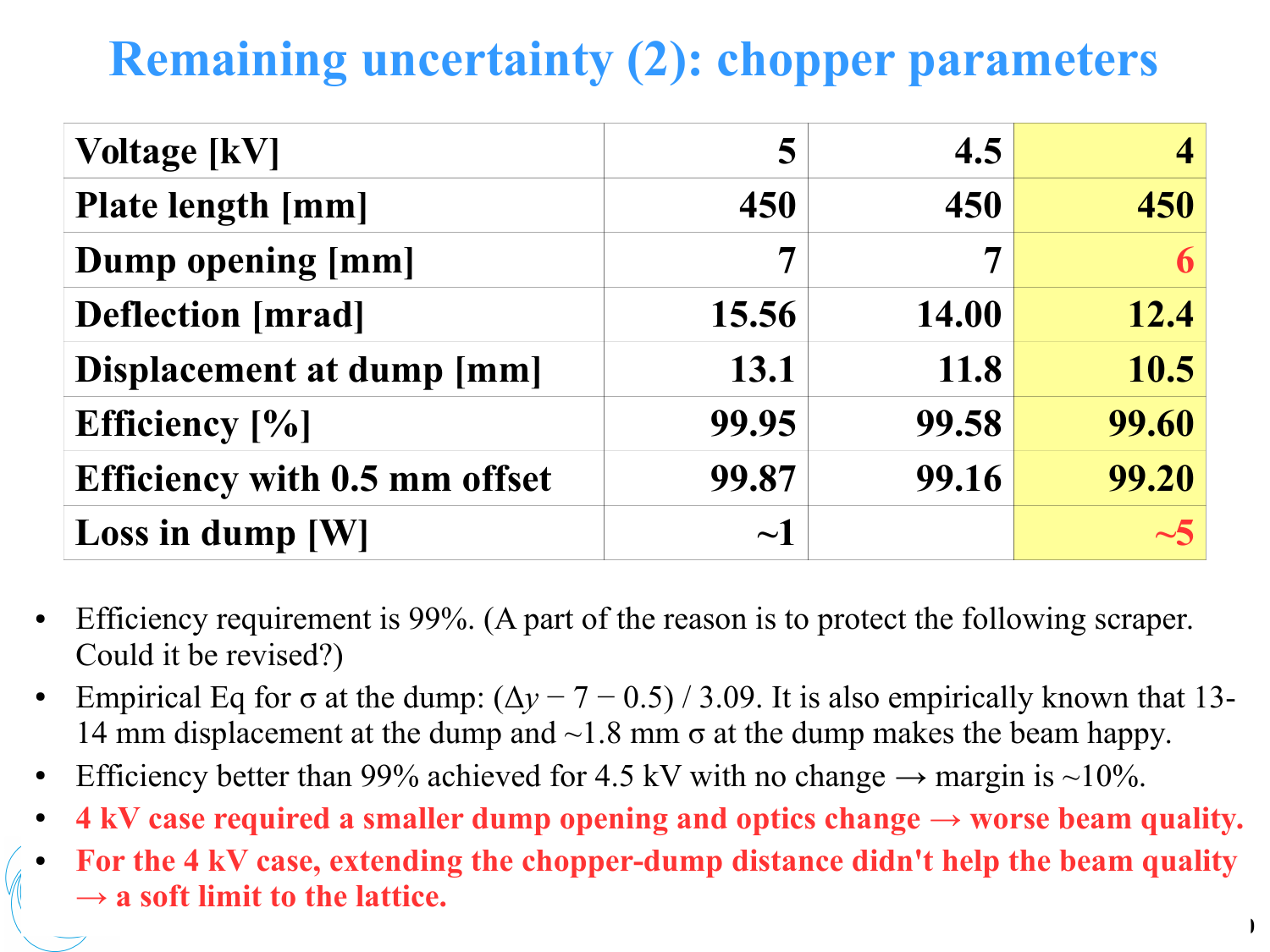# **Power density of the leaking particles**



- Power densities of the particles leaking from the chopper dump.
- No scraper,  $\sim 0.5$  mm trajectory offset at the dump, and assuming 0.04% duty cycle (**20-30 [us] / 2.86 [ms] \* 4%**).
- Clearly no issue for the 5 kV case. For the 4.5 kV case, the clearance of the 1E-3 W curve is only  $\sim$ 1 mm at some locations. Given the RMS trajectory in Tank1 is the order of 0.5-1 mm, it is a bit worrisome without the scrapers.



As listed in the table,  $\sim 0.8\%$  is the intensity for the 4.5 kV case. These results also support the ~99% efficiency requirement.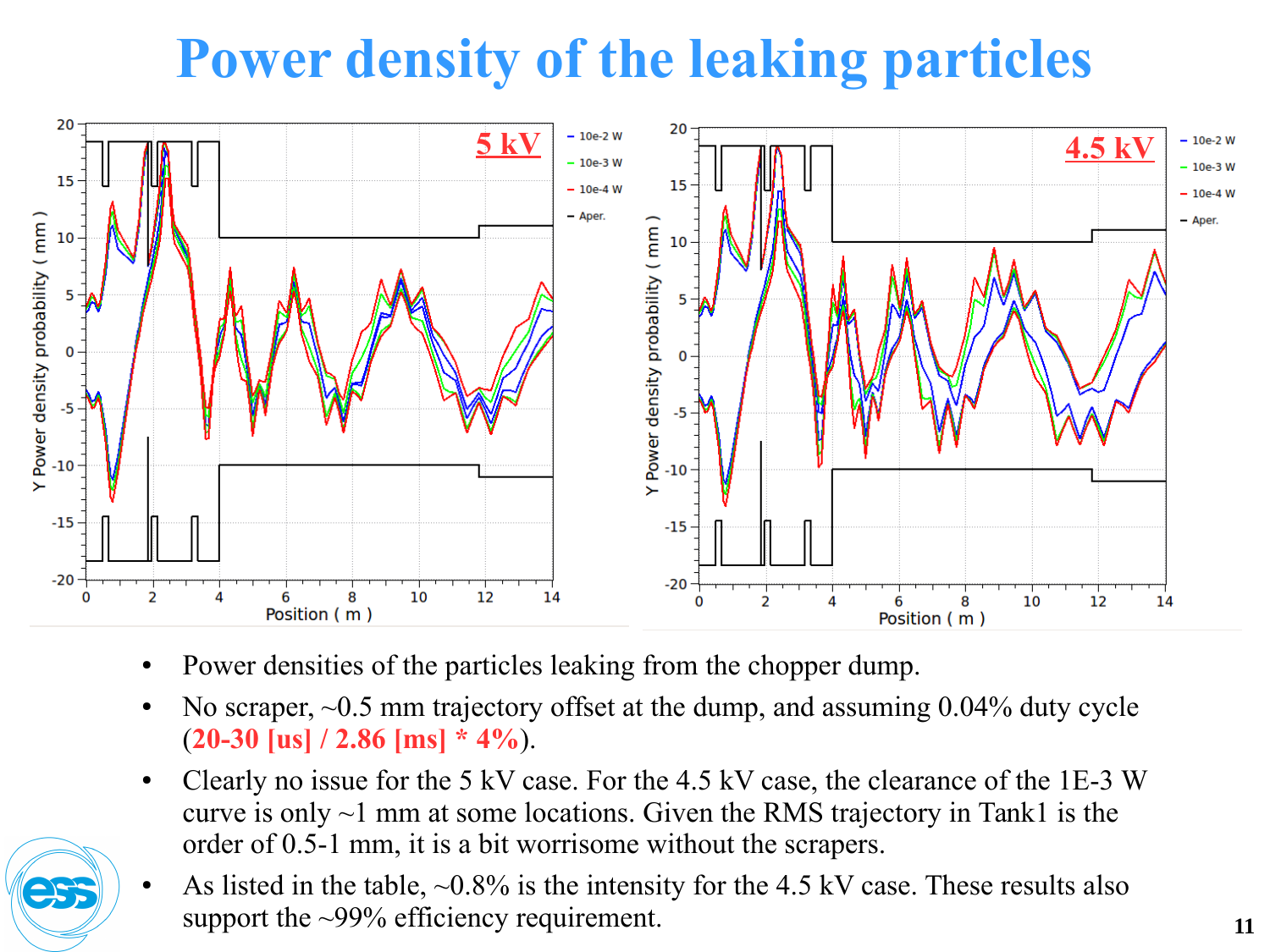## **4 kV chopper: envelopes**



**The 4 kV case required a smaller dump opening (6 mm) and minor changes in the optics (not the lattice).** The overall patterns of the envelopes are still quite similar but I couldn't avoid to squeeze the beam more at Q4. It may not look so significant but the beam quality is still spoiled due to the high space  $\bigodot$  charge in our machine.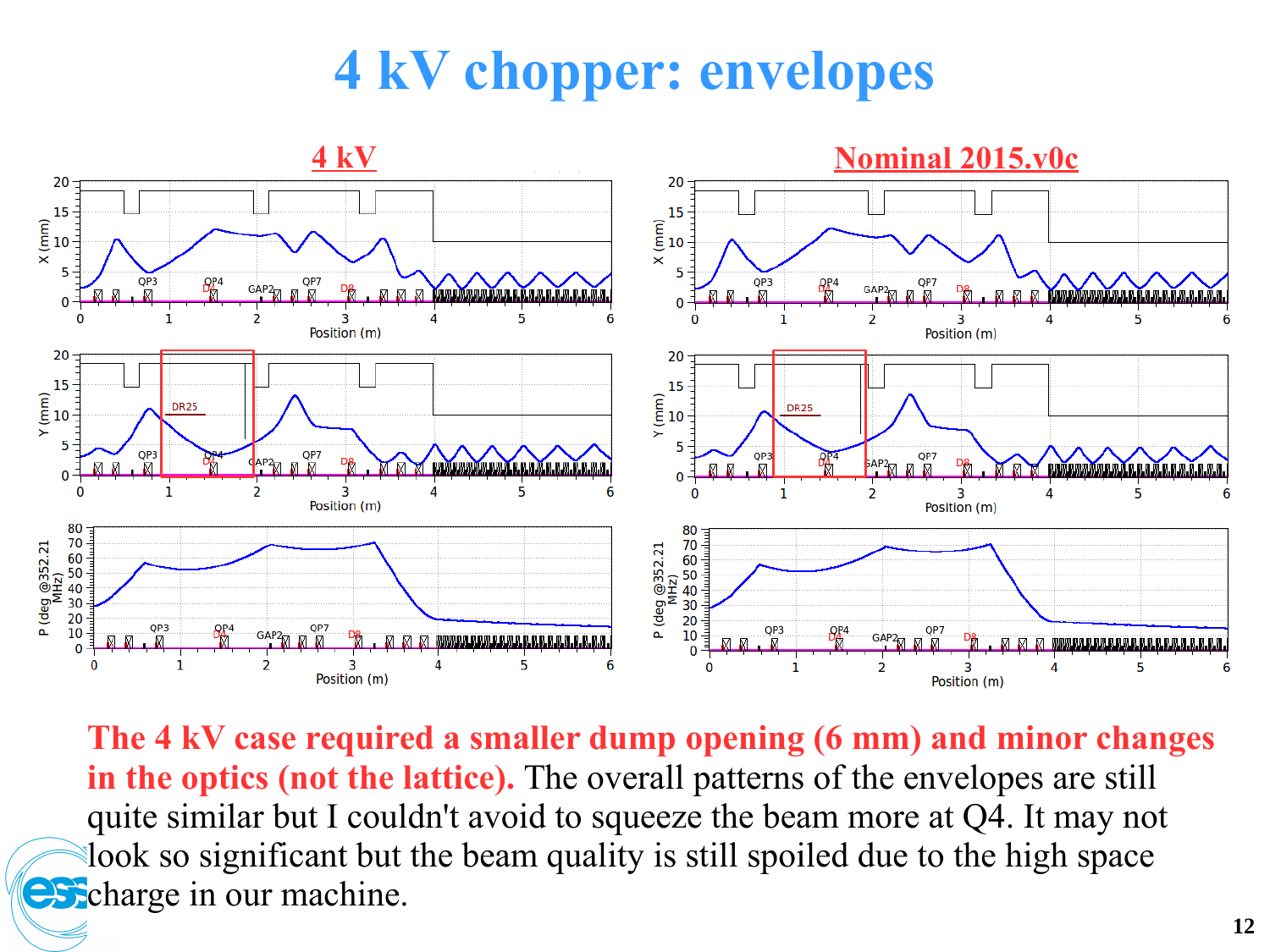## **4 kV chopper: DTL output distributions**

**4 kV Nominal 2015.v0c** $X(mm) - X'(mrad)$  $Y(mm) - Y'(mrad)$  $X(mm) - X'(mrad)$  $Y(mm) - Y'(mrad)$ 6 6 6  $4 \boldsymbol{\Lambda}$  $\boldsymbol{\varDelta}$ Δ  $-0.1$  $-0.1$  $\vert$  = 0.1  $-0.1$  $2^{\overline{-}}$  $\overline{2}$  $\overline{2}$  $\overline{2}$  $\begin{bmatrix} 1 \\ 0 \\ 1 \end{bmatrix}$  $-0.01$  $-0.01$  $\Omega$  $\Omega$  $\mathbf 0$  $-0.01$  $-0.01$  $-2$  $-2$  $-2$  $-2$  $-0.001$  $-0.001$  $-0.001$  $-0.001$ -4 -4  $-0.0001$  $-0.0001$  $-6$ -6  $-6$ -6  $-10$  $-5$  $\overline{0}$ -5 10 15  $-15 - 10$  $-5$  $\overline{5}$  $10<sup>10</sup>$  $-15$  $\mathbf 0$ 15  $-10$  $-5$  $\overline{\mathbf{0}}$  $5 \t10$  $15$  $-15$  $-10$  $-5$  $\overline{\mathbf{0}}$  $5<sub>10</sub>$ 15  $-15$ P(deg @352.21 MHz) - W(MeV)  $X(mm) - Y(mm)$ P(deg @352.21 MHz) - W(MeV)  $X(mm) - Y(mm)$  $1<sup>1</sup>$ 15 15 -1  $10 10<sub>1</sub>$  $0.5$  $-0.1$  $= 0.1$  $0.5$  $-0.1$ 5 5  $-0.1$  $\mathbf 0$ 0  $= 0.01$  $-0.01$  $\Omega$  $\mathbf 0$  $-0.01$  $-5$ -5  $-0.01$  $-0.5$  $0.001$  $-0.5$  $-0.001$  $-10$  $-10$  $-0.001$  $-0.0001 - 15$  $-1$  $-15$  $-1 +$  $-10$ -20 -15 -10 -5 0 5 10 15 20  $-15$  $-5$ 0 10 15 5 -20 -15 -10 -5 0 5 10 15 20  $-15 - 10$  $-5$  $\mathbf 0$  $5<sub>1</sub>$ 10 15 Po=-0.222 deg Wo=89.6957 MeV  $X$ max = 10.339 mm  $Y$ max = 8.003 Po=-0.217 deg Wo=89.6957  $Xmax = 10.214$  mm  $Ymax = 7.789$  $dW = -11.4738$  keV mm MeV dW=-11.0677 keV mm

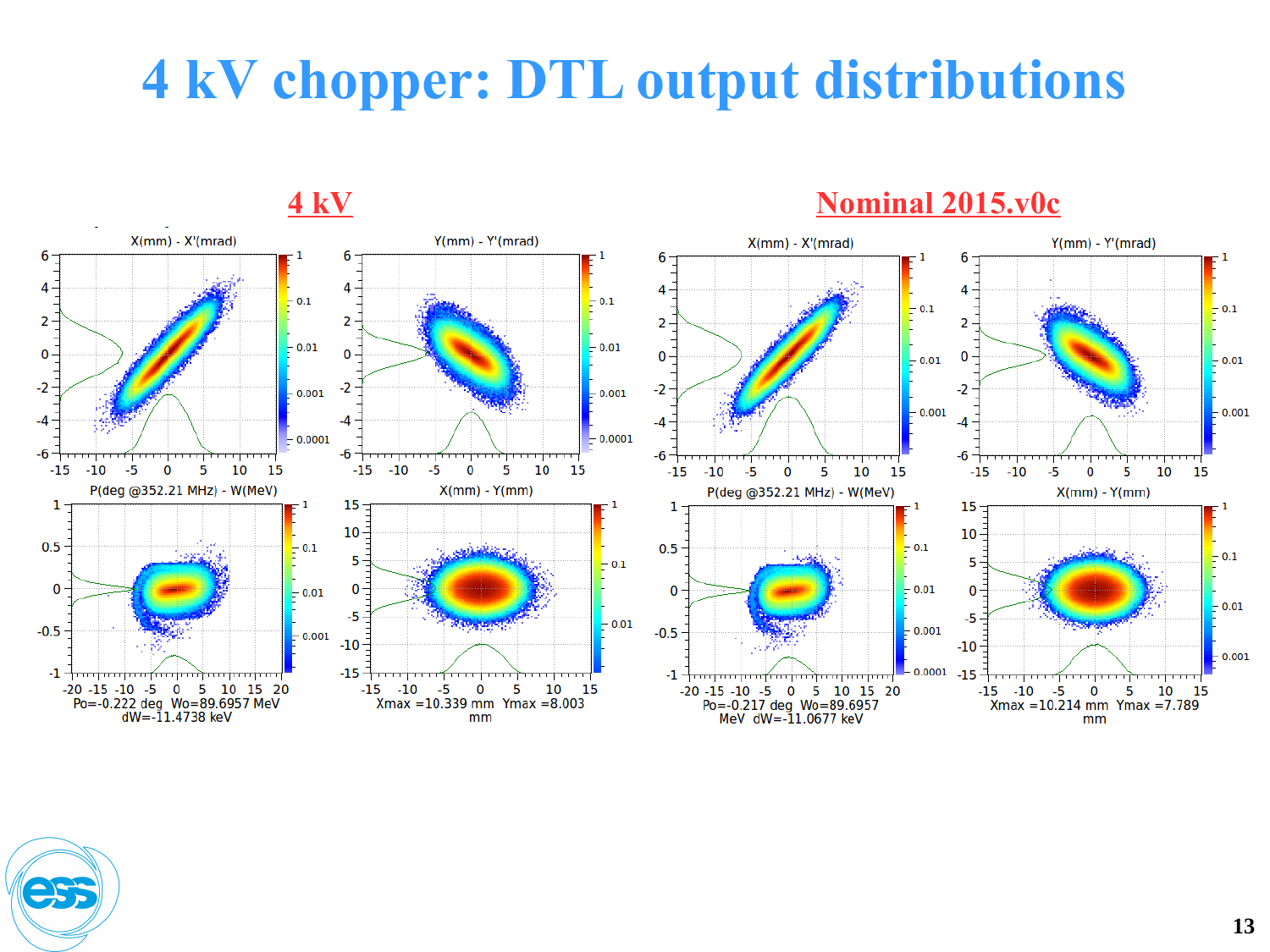## **4 kV chopper: emittance and halo**



- Not significant, but 4 kV case shows some visible difference.
- **I'd suggest to keep the chopper-dump distance and 5 kV requirement. This way we have some margin. This presented 4 kV lattice could be a fall-back solution but we need a movable dump.**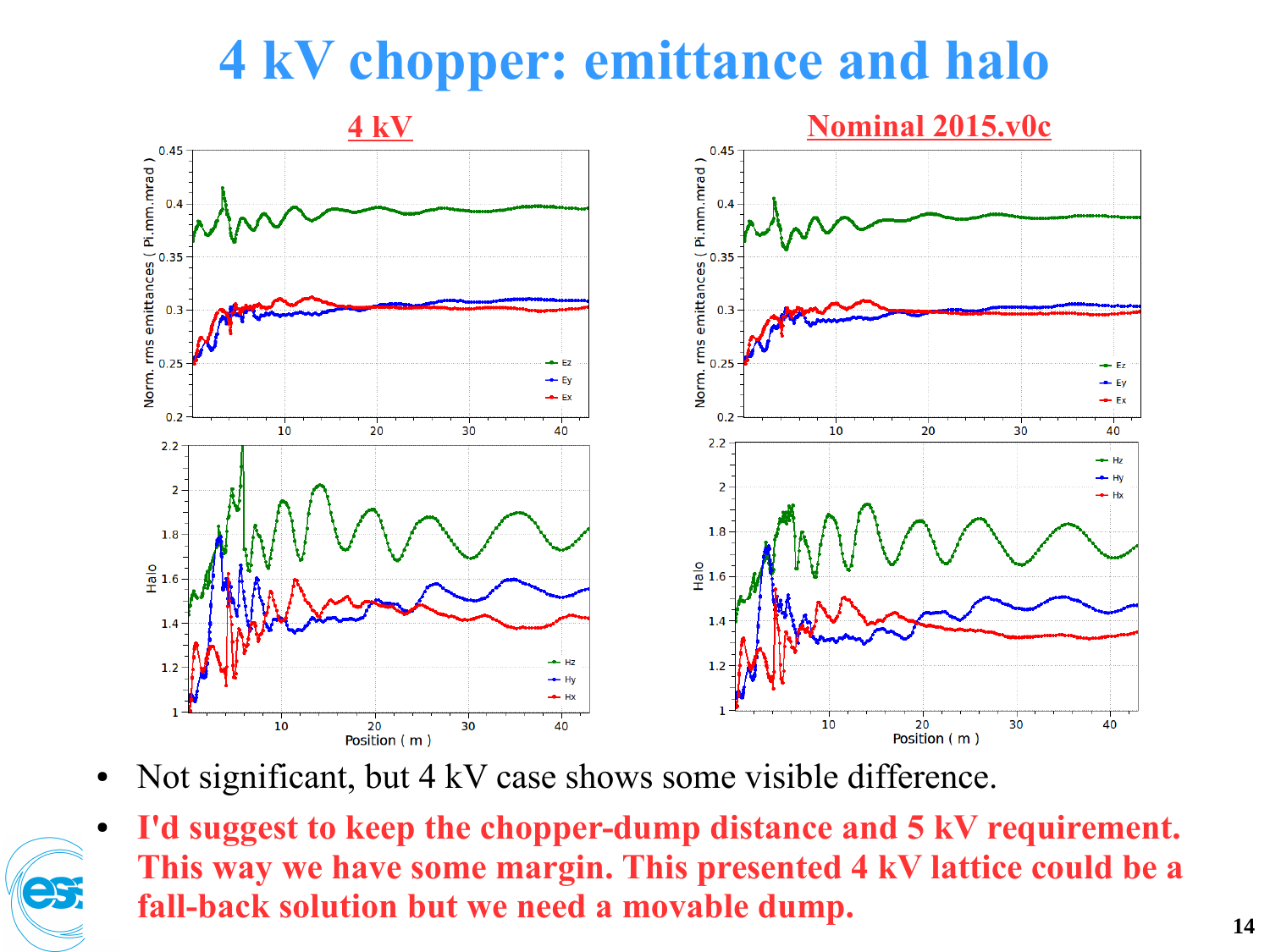# **Additional things to discuss about diagnostics ?**



- Fast current transformer better before FC?
- Number of BPMs. (6 was enough for 2014 lattice for trajectory correction. To be checked.)
- WS/NPM and WS/Slit possible? Hard? Is it better to have WS and scraper at the same location?
- …
- Tom may have further comments?
- Beam physics group has started studying tuning/commissioning in detail so the most may be homework to us.